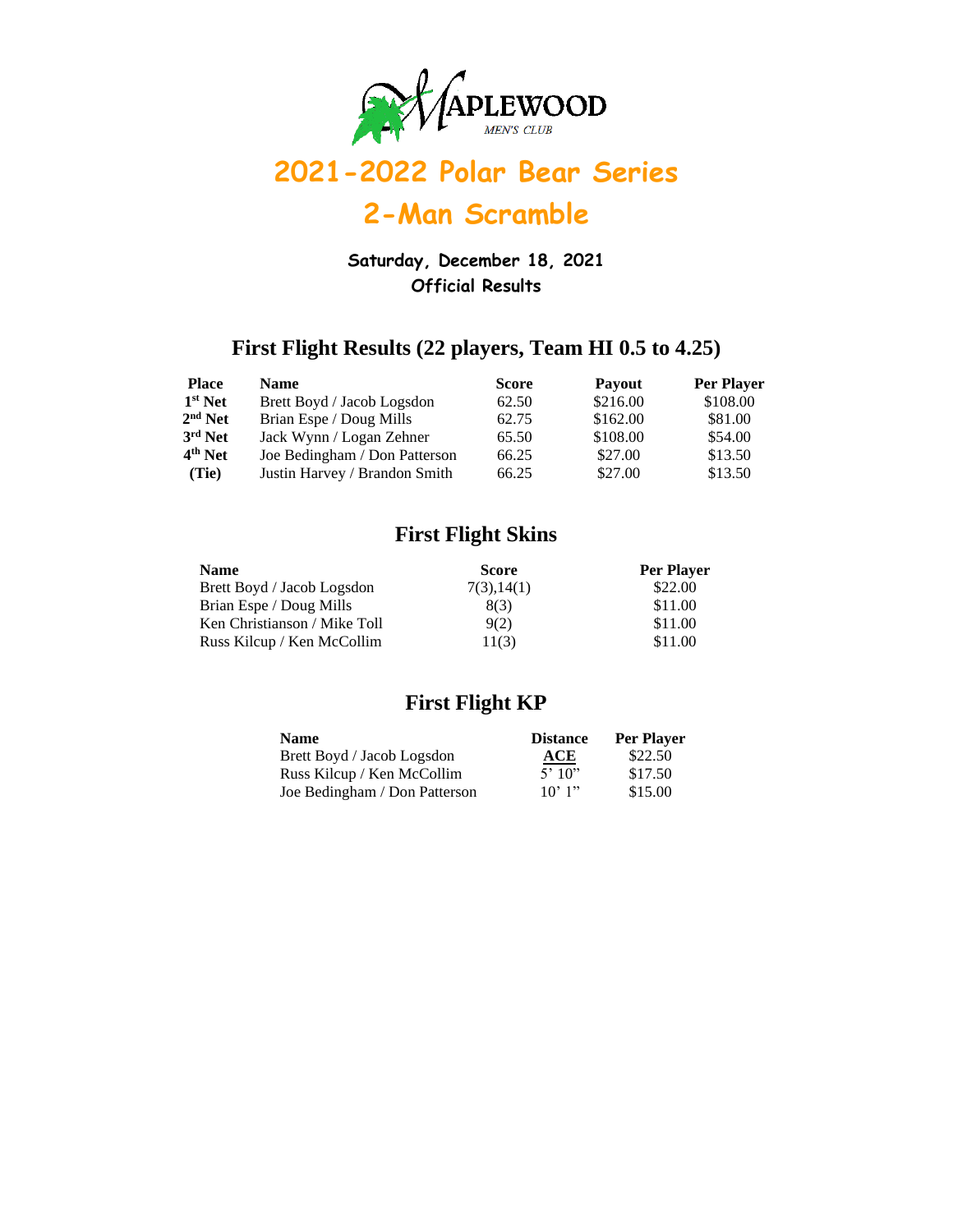

### **2-Man Scramble**

**Saturday, December 18, 2021 Official Results**

### **Second Flight Results (22 players, Team HI 4.5 to 6.25)**

| <b>Place</b> | <b>Name</b>                | Score | <b>Payout</b> | <b>Per Player</b> |
|--------------|----------------------------|-------|---------------|-------------------|
| $1st$ Net    | Mike McDaniels / Bob Navin | 66.25 | \$216.00      | \$108.00          |
| $2nd$ Net    | Dan Cabot / Terry Graham   | 67.50 | \$135.00      | \$67.50           |
| (Tie)        | Dan Campi / Craig Celigoy  | 67.50 | \$135.00      | \$67.50           |
| $4th$ Net    | Mark Maples / James Postma | 68    | \$54.00       | \$27.00           |

### **Second Flight Skins**

| <b>Name</b>                | <b>Score</b> | Per Player |
|----------------------------|--------------|------------|
| Mike McDaniels / Bob Navin | 13(3), 15(4) | \$22.00    |
| Mark Maples / James Postma | 3(3)         | \$11.00    |
| Dick Hull / Shawn Trudeau  | 14(1)        | \$11.00    |
| Mel Brenden / Joe Johnson  | 18(3)        | \$11.00    |

#### **Second Flight KP**

| <b>Name</b>               | <b>Distance</b> | <b>Per Player</b> |
|---------------------------|-----------------|-------------------|
| Dick Hull / Shawn Trudeau | ACE             | \$22.50           |
| Brian Dec / Josh Lindor   | $2'$ $4''$      | \$17.50           |
| Dan Cabot / Terry Graham  | $14'$ 11"       | \$15.00           |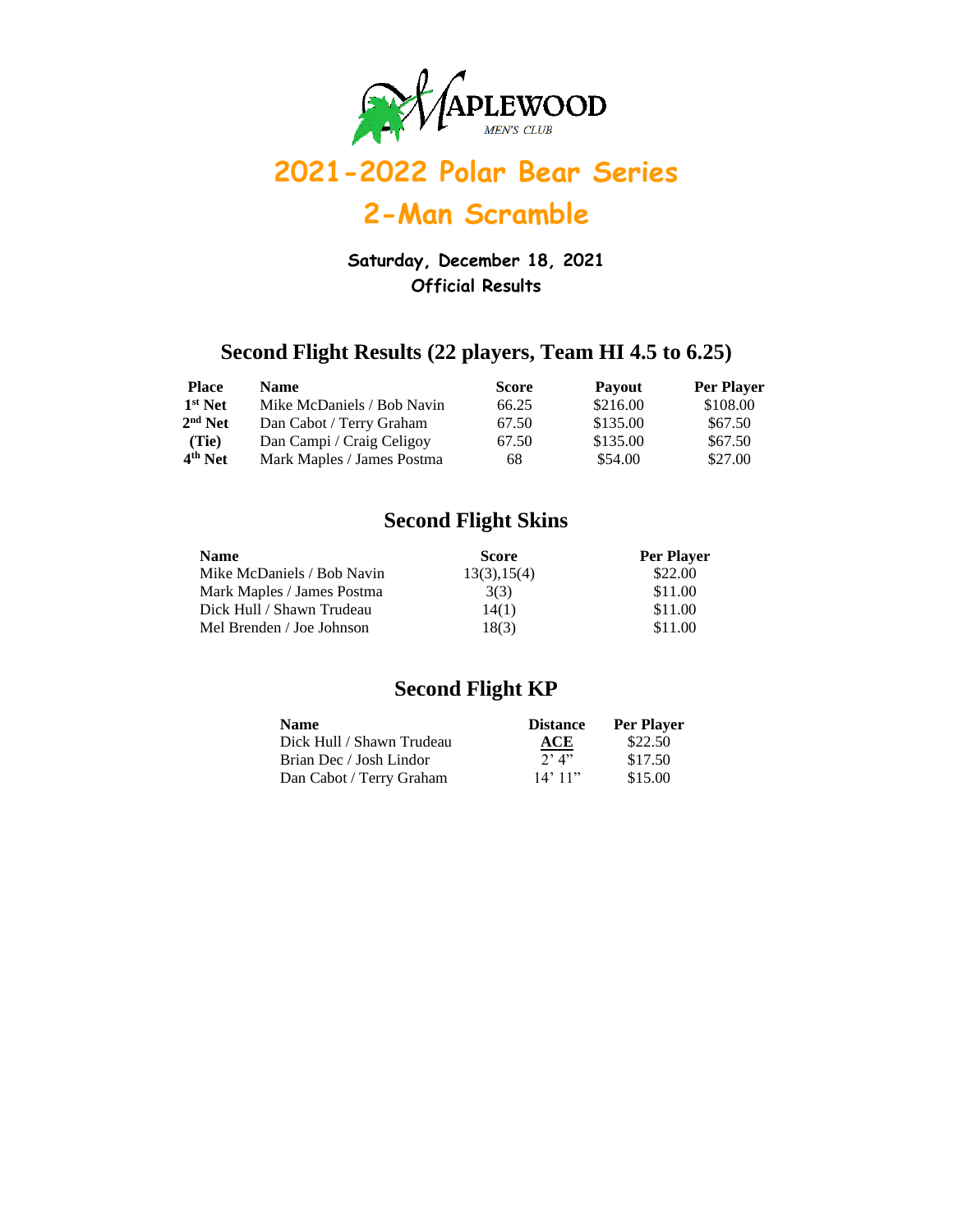

## **2-Man Scramble**

**Saturday, December 18, 2021 Official Results**

### **Third Flight Results (16 players, Team HI 6.5 to 8.25)**

| <b>Place</b>        | <b>Name</b>                 | <b>Score</b> | <b>Payout</b> | <b>Per Player</b> |
|---------------------|-----------------------------|--------------|---------------|-------------------|
| 1 <sup>st</sup> Net | Mike Rider / Jason Schmeck  | 67           | \$210.00      | \$105.00          |
| $2nd$ Net           | Ken McGuire / Andy Richards | 67.50        | \$126.00      | \$63.00           |
| 3rd Net             | Kevin Byrd / Dan Howard     | 68.75        | \$84.00       | \$42.00           |

#### **Third Flight Skins**

| <b>Name</b>                 | <b>Score</b>     | <b>Per Player</b> |
|-----------------------------|------------------|-------------------|
| Ken McGuire / Andy Richards | 1(3), 4(3)       | \$16.00           |
| Mike Rider / Jason Schmeck  | 13(4), 16(3)     | \$16.00           |
| Blaiz Grubic / John Scholl  | 7 <sub>(4)</sub> | \$8.00            |

### **Third Flight KP**

| <b>Name</b>                   | <b>Distance</b>      | Per Player |
|-------------------------------|----------------------|------------|
| Ken McGuire / Andy Richards   | $7'$ 4 $\frac{1}{2}$ | \$17.50    |
| Sergio Morales / Eiten Nguyen | 8'7''                | \$12.50    |
| John Marinacci / Tim Murray   | $12'$ 10"            | \$10.00    |